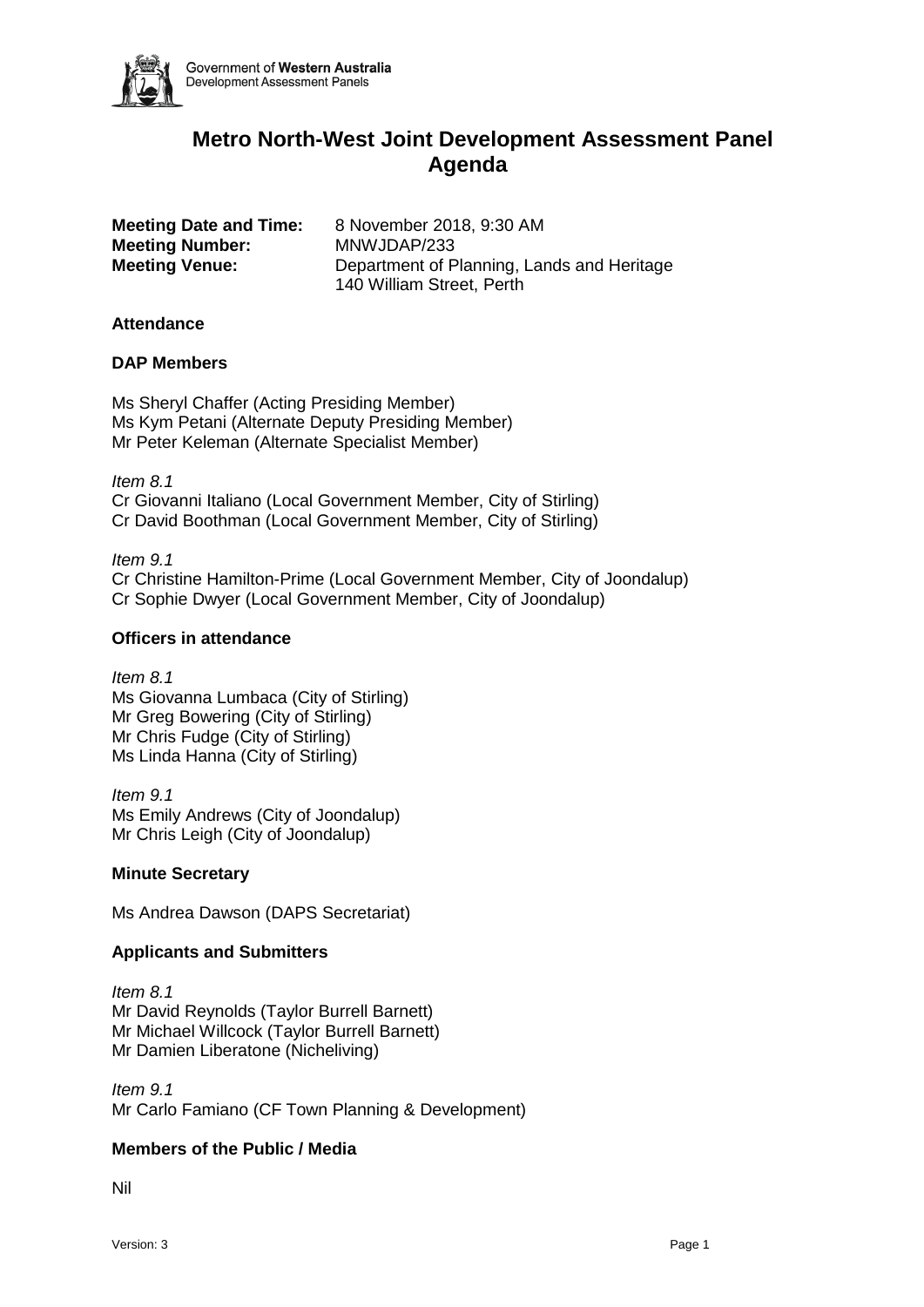

# **1. Declaration of Opening**

The Presiding Member declares the meeting open and acknowledges the past and present traditional owners and custodians of the land on which the meeting is being held.

## **2. Apologies**

Ms Karen Hyde (Presiding Member) Mr Fred Zuideveld (Specialist Member) Cr Philippa Taylor (Local Government Member, City of Joondalup)

#### **3. Members on Leave of Absence**

Nil

## **4. Noting of Minutes**

Signed minutes of previous meetings are available on the [DAP website.](https://www.planning.wa.gov.au/7578.aspx)

# **5. Declarations of Due Consideration**

Any member who is not familiar with the substance of any report or other information provided for consideration at the DAP meeting must declare that fact before the meeting considers the matter.

#### **6. Disclosure of Interests**

| <b>Member</b>     | <b>Item</b> | <b>Nature of Interest</b>                                                                                                                                                                                                                                                                                                                                                                                             |
|-------------------|-------------|-----------------------------------------------------------------------------------------------------------------------------------------------------------------------------------------------------------------------------------------------------------------------------------------------------------------------------------------------------------------------------------------------------------------------|
| Ms Karen Hyde     | 8.1         | Direct Pecuniary Interest -<br>The planning consultant for this application<br>is Taylor Burrell Barnett, who is Ms Hyde's<br>employer.                                                                                                                                                                                                                                                                               |
| Mr Fred Zuideveld | 8.1         | <b>Direct Pecuniary Interest -</b><br>Mr Zuideveld is the architect for this<br>application.                                                                                                                                                                                                                                                                                                                          |
| Ms Kym Petani     | 8.1         | Impartiality Interest -<br>Ms Petani is an employee and shareholder<br>in GHD. GHD is currently undertaking a<br>number of projects for the City of Stirling<br>however these are not related to this item.<br>Ms Petani is a member of the Beaufort on<br>Inglewood community group which is a<br>community based group which seeks to<br>encourage activation of Beaufort Street<br>through events, street art etc. |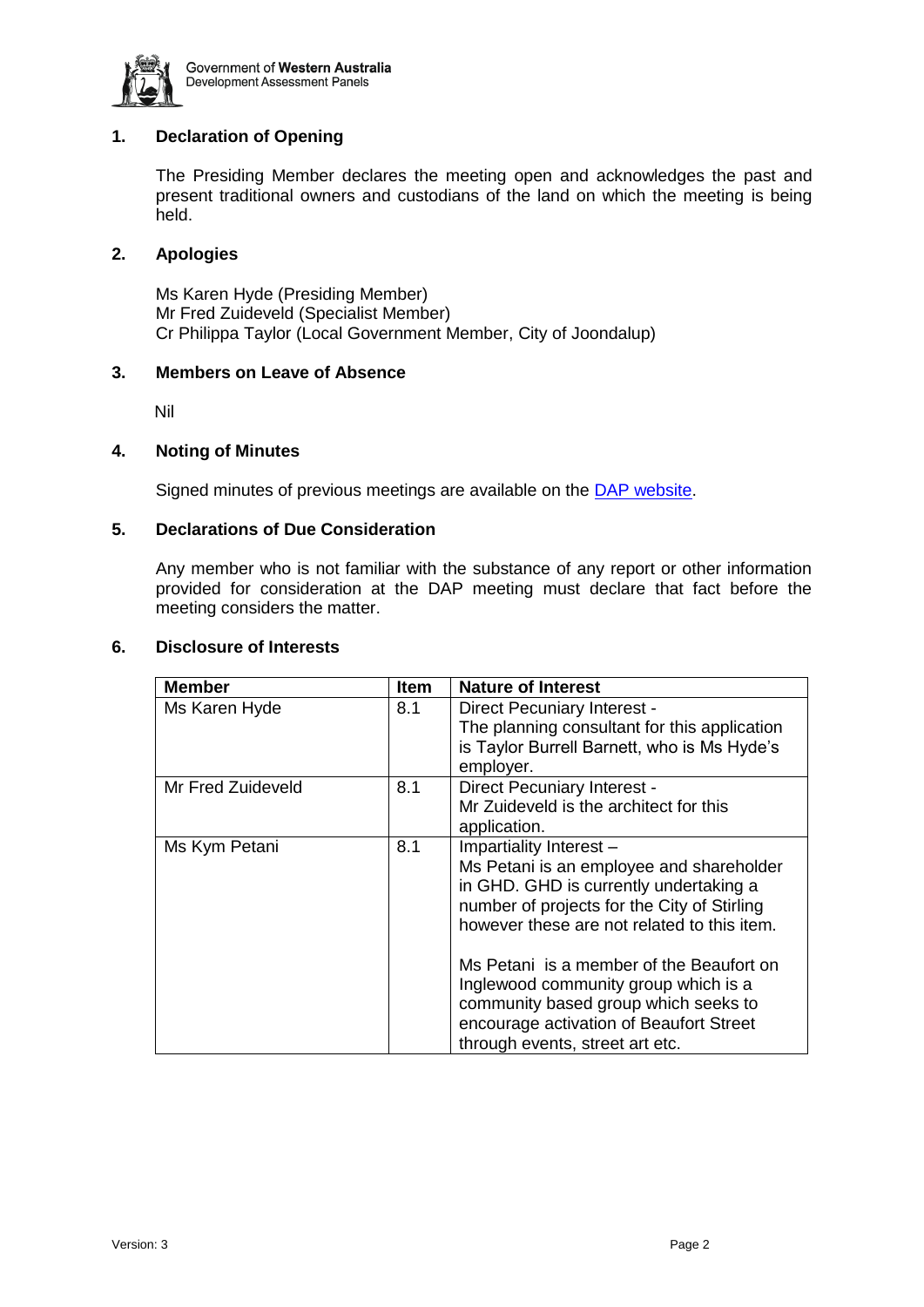

# **7. Deputations and Presentations**

- **7.1** Mr David Reynolds (Taylor Burrell Barnett) presenting in support of the application at Item 8.1. The presentation is in support of the application and will seek JDAP's consideration for conditional approval of the application.
- **7.2** Mr Carlo Famiano (CF Town Planning & Development) presenting in support of the application at Item 9.1. The presentation will provide an overview of the proposed modification to the current approval for the land (in particular the cafe in tenancy 1) and field any questions from the Panel members.

The City of Stirling and the City of Joondalup may be provided with the opportunity to respond to questions of the panel, as invited by the Presiding Member.

# **8. Form 1 – Responsible Authority Reports – DAP Applications**

Development Description: Mixed Use Development Applicant: Taylor Burrell Barnett Responsible Authority: City of Stirling DAP File No: DAP/18/01420

**8.1** Property Location: Lots 2-6 (939 - 947) Beaufort Street, Inglewood Owner: Diamond Development Alliance Pty Ltd

# **9. Form 2 – Responsible Authority Reports – Amending or cancelling DAP development approval**

| 9.1 | <b>Property Location:</b>       | Lot 28 (46) - Strata Lot 1 Angove Drive, Hillarys |
|-----|---------------------------------|---------------------------------------------------|
|     | <b>Development Description:</b> | Amendment to Development Approval - Mixed         |
|     |                                 | <b>Use Development</b>                            |
|     | <b>Proposed Amendment:</b>      | Amendment of Condition 5, Construction of         |
|     |                                 | Landscaping Structures and Proposed Signage       |
|     | Applicant:                      | CF Town Planning & Development                    |
|     | Owner:                          | Clive Road Holdings Pty Ltd                       |
|     | Responsible Authority:          | City of Joondalup                                 |
|     | DAP File No:                    | DAP/15/00754                                      |
|     |                                 |                                                   |

# **10. Appeals to the State Administrative Tribunal**

| <b>Current Applications</b> |                                  |                                         |  |  |
|-----------------------------|----------------------------------|-----------------------------------------|--|--|
| <b>LG Name</b>              | <b>Property Location</b>         | <b>Application Description</b>          |  |  |
| City of                     | Lots 348 and 347 (50 and         | Construction of fourteen (14)           |  |  |
| Joondalup                   | 52) Littorina Avenue,            | multiple dwellings                      |  |  |
|                             | Heathridge                       |                                         |  |  |
| City of                     | Lot 125 (1) & 126 (3)            | Fourteen (14) Multiple Dwellings        |  |  |
| Joondalup                   | Chipala Court, Edgewater         |                                         |  |  |
| City of                     | Lot 18 (6) Wanneroo Road,        | <b>Extension to the Shopping Centre</b> |  |  |
| Stirling                    | Yokine                           | (Dog Swamp)                             |  |  |
| City of                     | Lot 157 (2A) Sanderling          | <b>Mixed Use Development</b>            |  |  |
| Stirling                    | Street, and Lot 604 (114)        |                                         |  |  |
|                             | <b>Cedric Street Stirling WA</b> |                                         |  |  |
|                             | 6021                             |                                         |  |  |